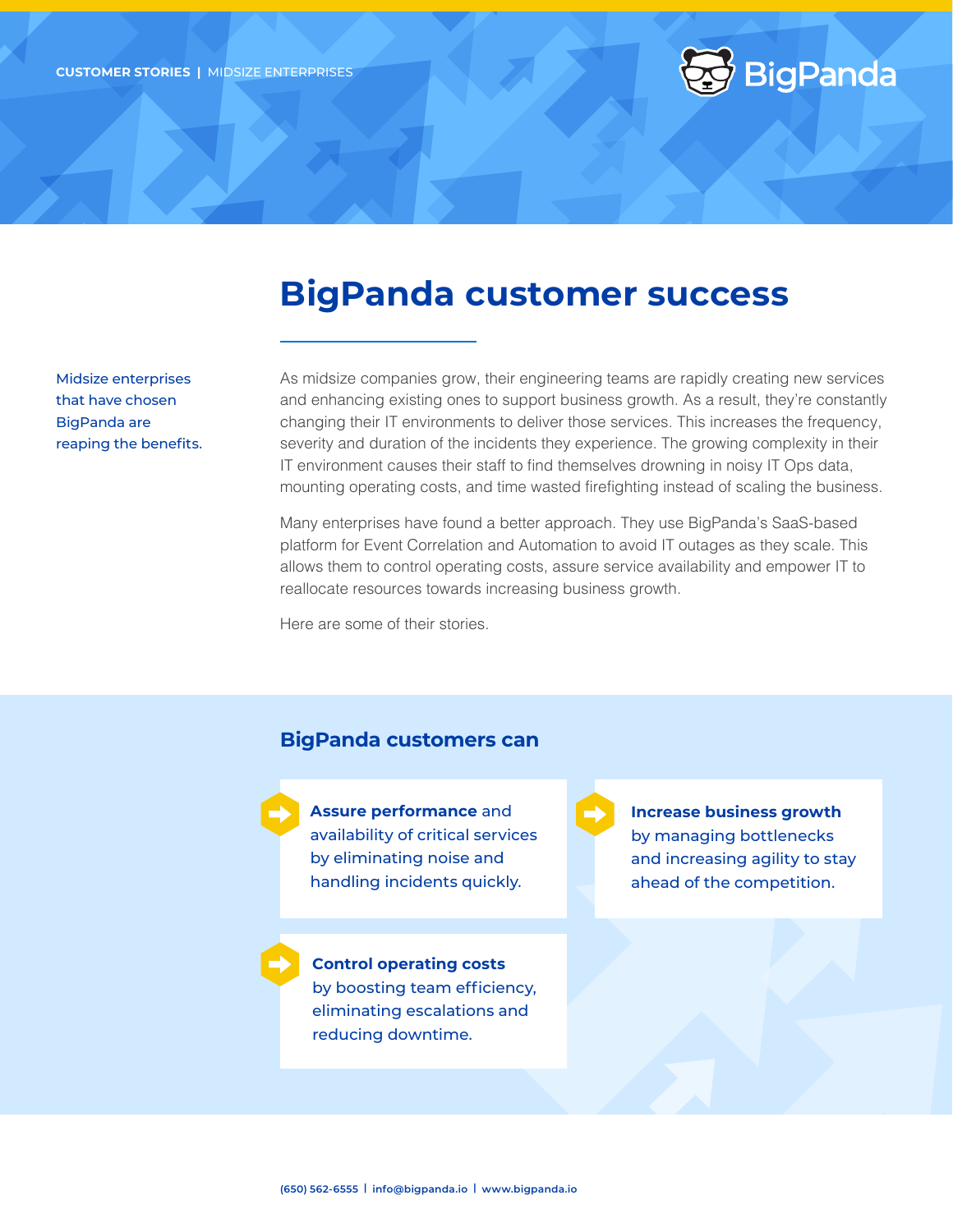

### **Riot Games**

Riot Games, the studio that created League of Legends, is constantly scaling up its gaming network, with no down time allowed. BigPanda provides visibility into the network that helps deliver consistently high service levels, keeping lag time and outages at bay.

Riot Games has experienced tremendous growth since its start in 2006. As with many companies, what started off as a set of monolithic applications rapidly evolved into a highly distributed microservices platform. Over time, Riot Games continued to adopt a best-of-breed approach across their monitoring, ticketing and collaboration solutions, resulting in a diverse tool stack that included PagerDuty and Jira on AWS. This inundated their support team with alerts and incidents that were difficult to prioritize or resolve.

After three years of leaning on headcount growth and professional services to manage their IT operations, Riot Games chose BigPanda as their Event Correlation and Automation platform. They were particularly impressed with BigPanda's application of machine learning for correlation and noise reduction, unified pane of glass across engineering and support teams, support for automation of key workflows, and self-service ease of use that enabled their team to support BigPanda without dedicated headcount.

**"BigPanda returned significant value within weeks, and our operators love that we can manage it ourselves, without having to bring in outside consultants. With its rich capabilities for correlation, machine learning and flexible integration, the BigPanda platform allows us to take a very significant step towards our strategic objective of establishing intelligent automation."**

**- Jenny Kim, Global NOC Manager, Riot Games**



**2** employees per NOC shift support the digital business using BigPanda

**80%** alert correlation rate powered by Open Box Machine Learning

**7** minute MTTA, compared to their target 15-minute MTTA SLA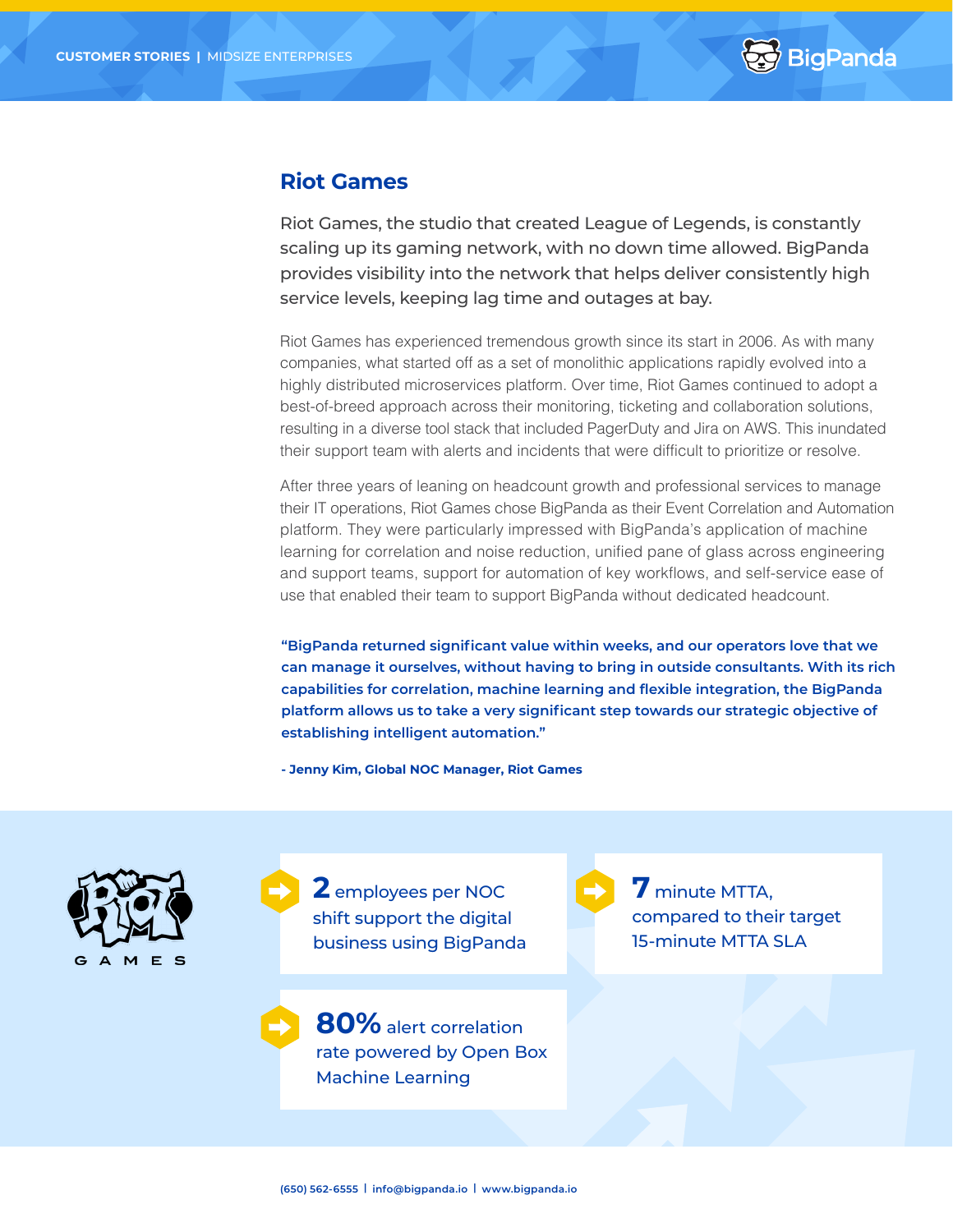

### **LogMeIn**

When a global pandemic hit and workers all over the world were forced to telecommute, they sought out LogMeIn to help them maintain productivity. LogMeIn saw a massive influx of usage. BigPanda was their lifeline.

LogMeIn's GoToMyPC product saw massive growth as a result of COVID-19, selling more copies in a week than in the previous eight years combined. They had to spin up capacity by 10 times and became dramatically understaffed overnight. LogMeIn operators struggled to identify major incidents within the environment as they juggled four different monitoring tools. The process of understanding an evolving incident often required 20 minutes of operator involvement.

LogMeIn deployed BigPanda as an important part of their efforts to reduce MTTR while dealing with this large volume of incidents, and they saw measurable improvements within weeks. Over a 90-day period during deployment in 2020, LogMeIn used BigPanda to compress 51,900 alerts into 13,300 incidents, achieving 74% compression and a maximum daily correlation rate of 91%. Additionally, their team was able to generate a holistic picture of new incidents within three minutes, using BigPanda as their unified incident console.

LogMe(n)

**10x** operational growth with no scaling issues

**6.7x** faster incident identification, driving reduced downtime

**74%**compression and 91% maximum daily correlation of alerts